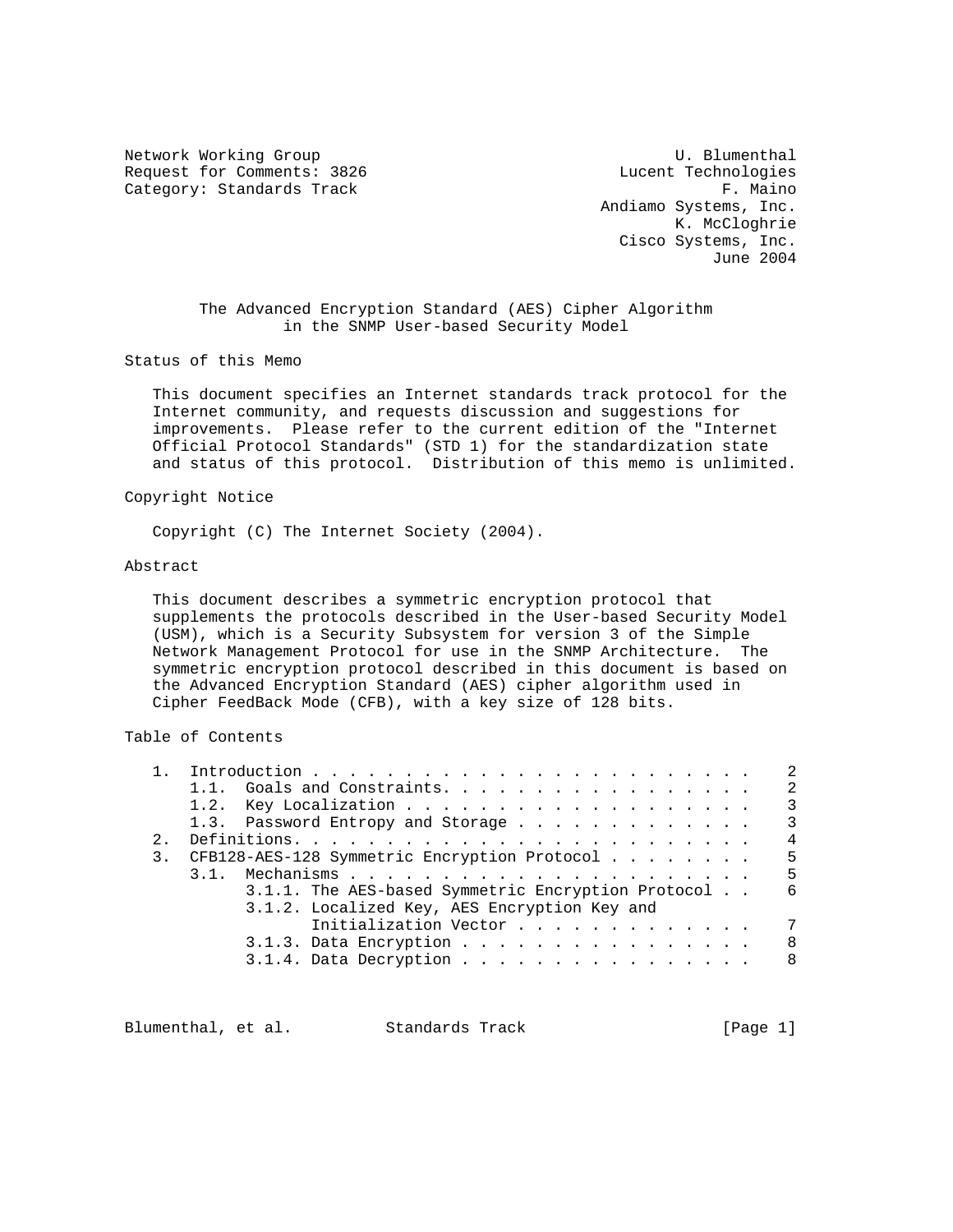|                | 9<br>3.2. Elements of the AES Privacy Protocol            |
|----------------|-----------------------------------------------------------|
|                | 9                                                         |
|                | $\overline{9}$<br>3.2.2. msqAuthoritativeEngineID.        |
|                | 3.2.3. SNMP Messages Using this Privacy Protocol<br>10    |
|                | 3.2.4. Services provided by the AES Privacy Modules<br>10 |
|                | 11<br>3.3. Elements of Procedure.                         |
|                | 12<br>3.3.1. Processing an Outgoing Message.              |
|                | 3.3.2. Processing an Incoming Message.<br>12              |
| 4.             | 13                                                        |
| 5.             | 13                                                        |
| 6.             | 14                                                        |
| 7 <sup>1</sup> | 14                                                        |
|                | 14<br>Normative References<br>7.1.                        |
|                | 14<br>7.2. Informative References                         |
| 8.             | 15                                                        |
| 9.             | 16<br>Full Copyright Statement                            |

# 1. Introduction

 Within the Architecture for describing Internet Management Frameworks [RFC3411], the User-based Security Model (USM) [RFC3414] for SNMPv3 is defined as a Security Subsystem within an SNMP engine. RFC 3414 describes the use of HMAC-MD5-96 and HMAC-SHA-96 as the initial authentication protocols, and the use of CBC-DES as the initial privacy protocol. The User-based Security Model, however, allows for other such protocols to be used instead of, or concurrently with, these protocols.

 This memo describes the use of CFB128-AES-128 as an alternative privacy protocol for the User-based Security Model. The key words "MUST", "MUST NOT", "REQUIRED", "SHALL", "SHALL NOT", "SHOULD", "SHOULD NOT", "RECOMMENDED", "MAY", and "OPTIONAL" in this document are to be interpreted as described in [RFC2119].

# 1.1. Goals and Constraints

 The main goal of this memo is to provide a new privacy protocol for the USM based on the Advanced Encryption Standard (AES) [FIPS-AES].

 The major constraint is to maintain a complete interchangeability of the new protocol defined in this memo with existing authentication and privacy protocols already defined in USM.

 For a given user, the AES-based privacy protocol MUST be used with one of the authentication protocols defined in RFC 3414 or an algorithm/protocol providing equivalent functionality.

Blumenthal, et al. Standards Track [Page 2]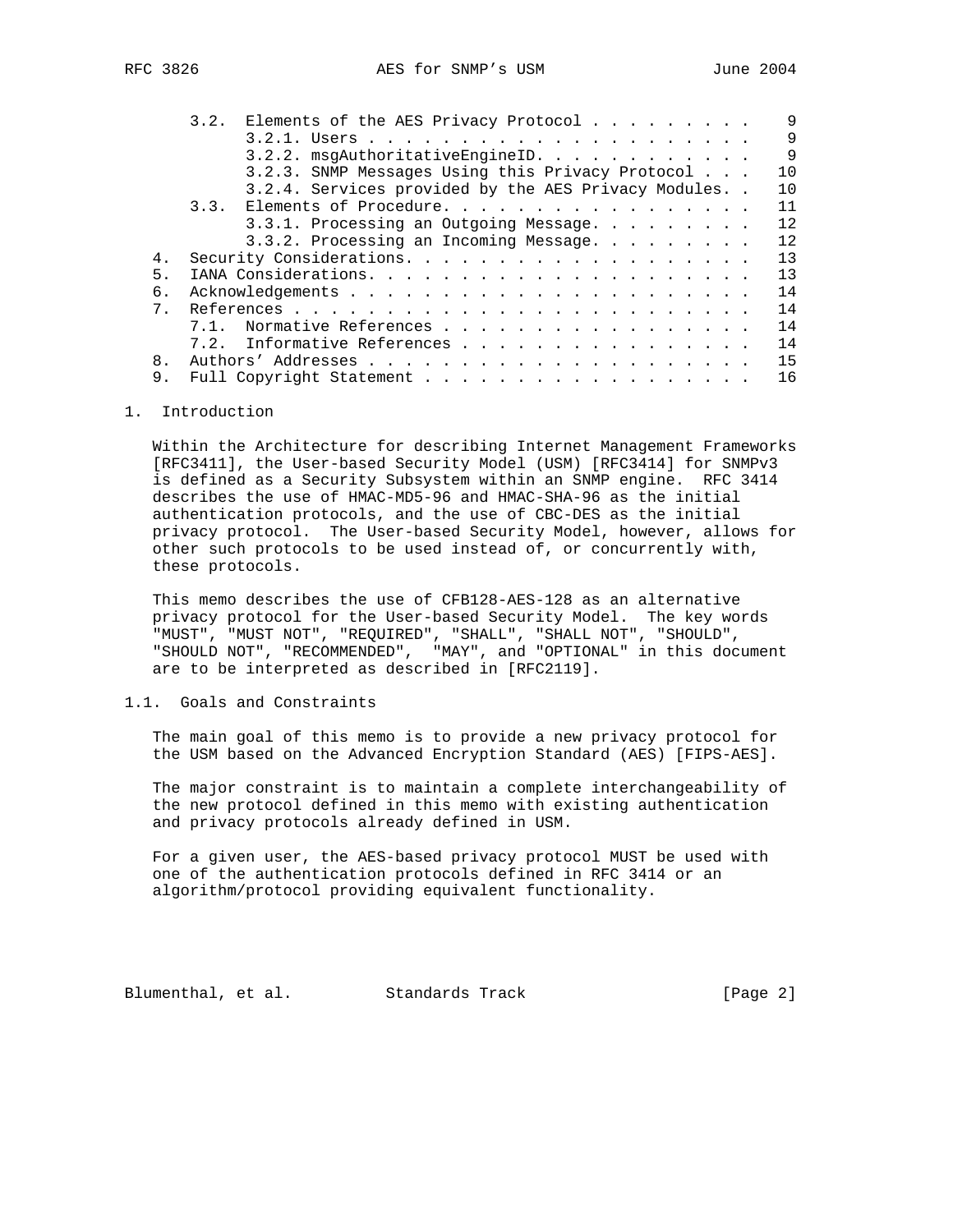#### 1.2. Key Localization

 As defined in [RFC3414], a localized key is a secret key shared between a user U and one authoritative SNMP engine E. Even though a user may have only one pair of authentication and privacy passwords (and consequently only one pair of keys) for the entire network, the actual secrets shared between the user and each authoritative SNMP engine will be different. This is achieved by key localization.

 If the authentication protocol defined for a user U at the authoritative SNMP engine E is one of the authentication protocols defined in [RFC3414], the key localization is performed according to the two-step process described in section 2.6 of [RFC3414].

# 1.3. Password Entropy and Storage

 The security of various cryptographic functions lies both in the strength of the functions themselves against various forms of attack, and also, perhaps more importantly, in the keying material that is used with them. While theoretical attacks against cryptographic functions are possible, it is more probable that key guessing is the main threat.

The following are recommended in regard to user passwords:

- Password length SHOULD be at least 12 octets.
- Password sharing SHOULD be prohibited so that passwords are not shared among multiple SNMP users.
- Implementations SHOULD support the use of randomly generated passwords as a stronger form of security.

 It is worth remembering that, as specified in [RFC3414], if a user's password or a non-localized key is disclosed, then key localization will not help and network security may be compromised. Therefore, a user's password or non-localized key MUST NOT be stored on a managed device/node. Instead, the localized key SHALL be stored (if at all) so that, in case a device does get compromised, no other managed or managing devices get compromised.

Blumenthal, et al. Standards Track [Page 3]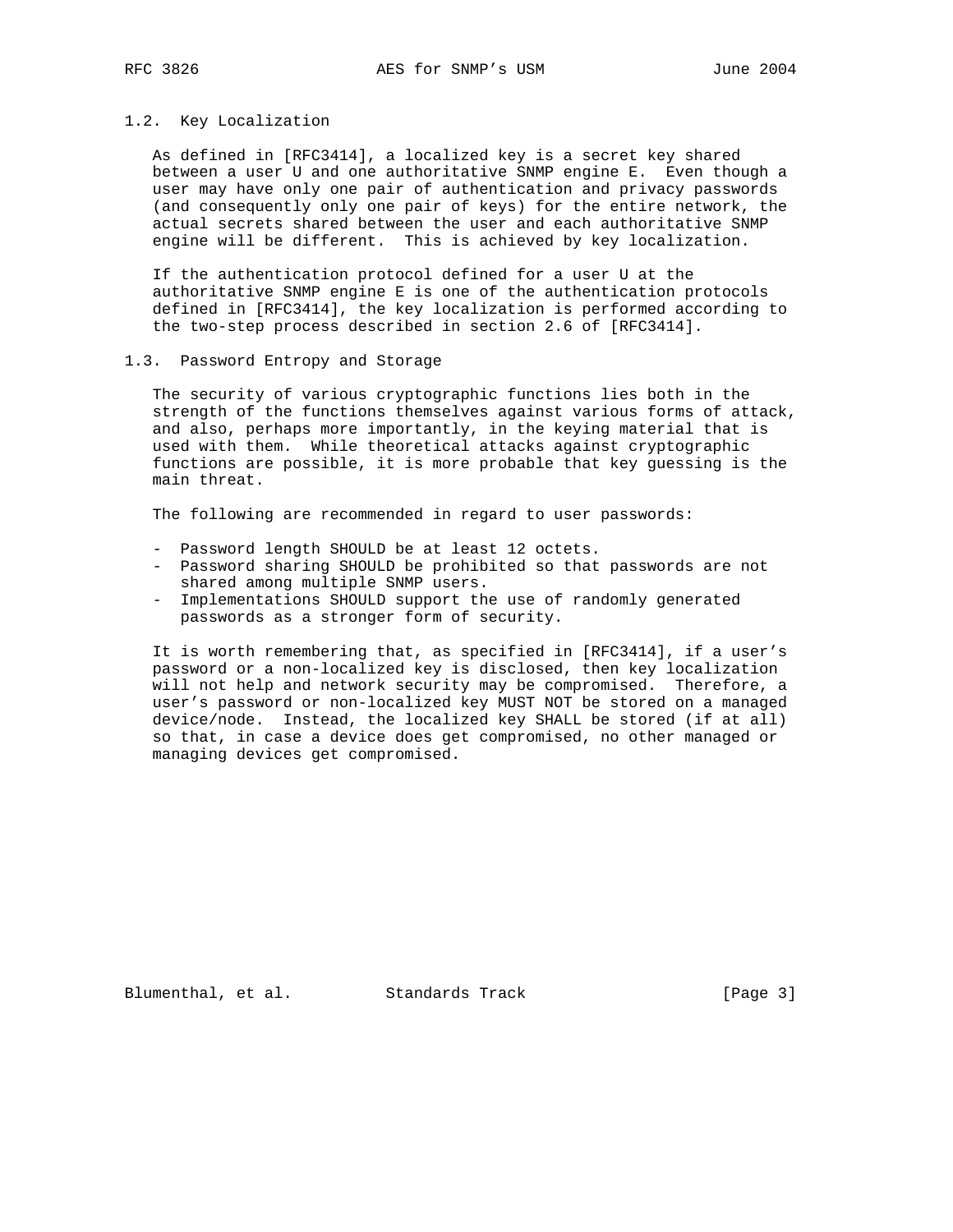2. Definitions This MIB is written in SMIv2 [RFC2578]. SNMP-USM-AES-MIB DEFINITIONS ::= BEGIN IMPORTS MODULE-IDENTITY, OBJECT-IDENTITY, snmpModules FROM SNMPv2-SMI -- [RFC2578] snmpPrivProtocols FROM SNMP-FRAMEWORK-MIB; -- [RFC3411] snmpUsmAesMIB MODULE-IDENTITY LAST-UPDATED "200406140000Z" ORGANIZATION "IETF" CONTACT-INFO "Uri Blumenthal Lucent Technologies / Bell Labs 67 Whippany Rd. 14D-318 Whippany, NJ 07981, USA 973-386-2163 uri@bell-labs.com Fabio Maino Andiamo Systems, Inc. 375 East Tasman Drive San Jose, CA 95134, USA 408-853-7530 fmaino@andiamo.com Keith McCloghrie Cisco Systems, Inc. 170 West Tasman Drive San Jose, CA 95134-1706, USA 408-526-5260 kzm@cisco.com" DESCRIPTION "Definitions of Object Identities needed for the use of AES by SNMP's User-based Security Model. Copyright (C) The Internet Society (2004). This version of this MIB module is part of RFC 3826; see the RFC itself for full legal notices. Supplementary information may be available on http://www.ietf.org/copyrights/ianamib.html."

Blumenthal, et al. Standards Track [Page 4]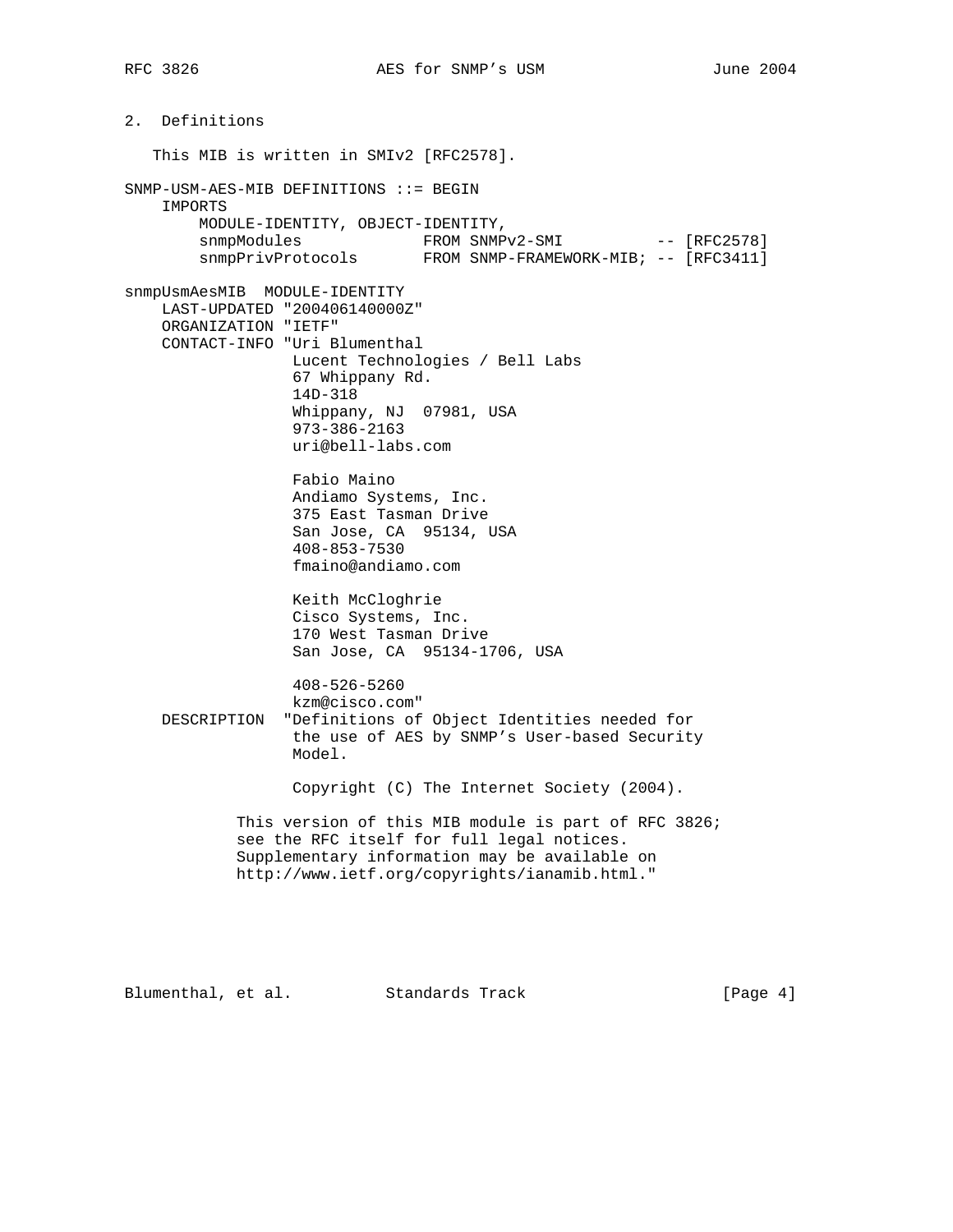REVISION "200406140000Z" DESCRIPTION "Initial version, published as RFC3826"  $::=$  { snmpModules 20 } usmAesCfb128Protocol OBJECT-IDENTITY STATUS current DESCRIPTION "The CFB128-AES-128 Privacy Protocol." REFERENCE "- Specification for the ADVANCED ENCRYPTION STANDARD. Federal Information Processing Standard (FIPS) Publication 197. (November 2001). - Dworkin, M., NIST Recommendation for Block Cipher Modes of Operation, Methods and Techniques. NIST Special Publication 800-38A (December 2001). " ::= { snmpPrivProtocols 4 }

#### END

3. CFB128-AES-128 Symmetric Encryption Protocol

 This section describes a Symmetric Encryption Protocol based on the AES cipher algorithm [FIPS-AES], used in Cipher Feedback Mode as described in [AES-MODE], using encryption keys with a size of 128 bits.

This protocol is identified by usmAesCfb128PrivProtocol.

 The protocol usmAesCfb128PrivProtocol is an alternative to the privacy protocol defined in [RFC3414].

3.1. Mechanisms

 In support of data confidentiality, an encryption algorithm is required. An appropriate portion of the message is encrypted prior to being transmitted. The User-based Security Model specifies that the scopedPDU is the portion of the message that needs to be encrypted.

 A secret value is shared by all SNMP engines which can legitimately originate messages on behalf of the appropriate user. This secret value, in combination with a timeliness value and a 64-bit integer, is used to create the (localized) en/decryption key and the initialization vector.

Blumenthal, et al. Standards Track [Page 5]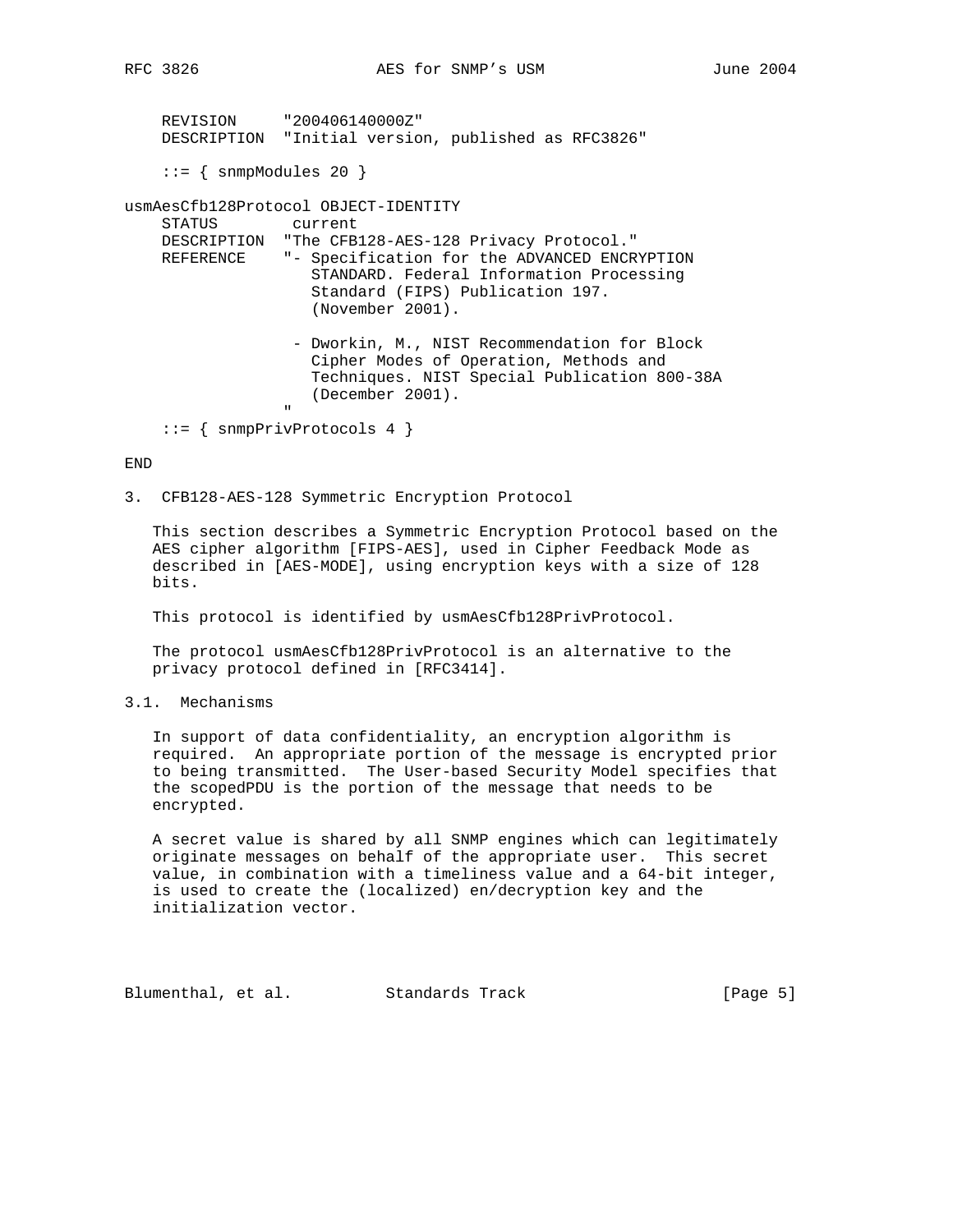#### 3.1.1. The AES-based Symmetric Encryption Protocol

 The Symmetric Encryption Protocol defined in this memo provides support for data confidentiality. The designated portion of an SNMP message is encrypted and included as part of the message sent to the recipient.

 The AES (Advanced Encryption Standard) is the symmetric cipher algorithm that the NIST (National Institute of Standards and Technology) has selected in a four-year competitive process as Replacement for DES (Data Encryption Standard).

 The AES homepage, http://www.nist.gov/aes, contains a wealth of information on AES including the Federal Information Processing Standard [FIPS-AES] that fully specifies the Advanced Encryption Standard.

 The following subsections contain descriptions of the relevant characteristics of the AES ciphers used in the symmetric encryption protocol described in this memo.

# 3.1.1.1. Mode of operation

 The NIST Special Publication 800-38A [AES-MODE] recommends five confidentiality modes of operation for use with AES: Electronic Codebook (ECB), Cipher Block Chaining (CBC), Cipher Feedback (CFB), Output Feedback (OFB), and Counter (CTR).

 The symmetric encryption protocol described in this memo uses AES in CFB mode with the parameter S (number of bits fed back) set to 128 according to the definition of CFB mode given in [AES-MODE]. This mode requires an Initialization Vector (IV) that is the same size as the block size of the cipher algorithm.

# 3.1.1.2. Key Size

 In the encryption protocol described by this memo AES is used with a key size of 128 bits, as recommended in [AES-MODE].

### 3.1.1.3. Block Size and Padding

 The block size of the AES cipher algorithms used in the encryption protocol described by this memo is 128 bits, as recommended in [AES- MODE].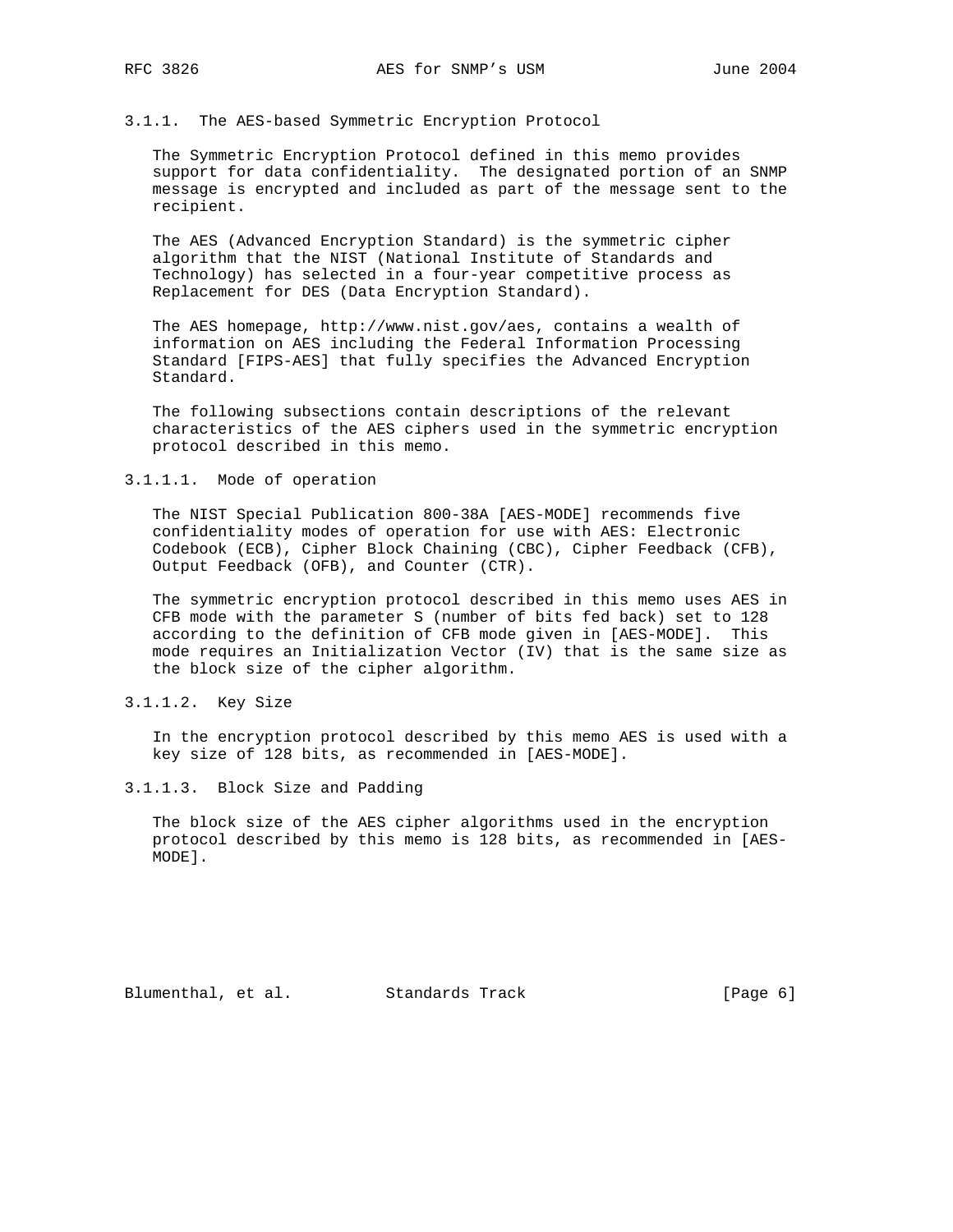# 3.1.1.4. Rounds

 This parameter determines how many times a block is encrypted. The encryption protocol described in this memo uses 10 rounds, as recommended in [AES-MODE].

# 3.1.2. Localized Key, AES Encryption Key, and Initialization Vector

 The size of the Localized Key (Kul) of an SNMP user, as described in [RFC3414], depends on the authentication protocol defined for that user U at the authoritative SNMP engine E.

 The encryption protocol defined in this memo MUST be used with an authentication protocol that generates a localized key with at least 128 bits. The authentication protocols described in [RFC3414] satisfy this requirement.

3.1.2.1. AES Encryption Key and IV

 The first 128 bits of the localized key Kul are used as the AES encryption key. The 128-bit IV is obtained as the concatenation of the authoritative SNMP engine's 32-bit snmpEngineBoots, the SNMP engine's 32-bit snmpEngineTime, and a local 64-bit integer. The 64 bit integer is initialized to a pseudo-random value at boot time.

 The IV is concatenated as follows: the 32-bit snmpEngineBoots is converted to the first 4 octets (Most Significant Byte first), the 32-bit snmpEngineTime is converted to the subsequent 4 octets (Most Significant Byte first), and the 64-bit integer is then converted to the last 8 octets (Most Significant Byte first). The 64-bit integer is then put into the msgPrivacyParameters field encoded as an OCTET STRING of length 8 octets. The integer is then modified for the subsequent message. We recommend that it is incremented by one until it reaches its maximum value, at which time it is wrapped.

 An implementation can use any method to vary the value of the local 64-bit integer, providing the chosen method never generates a duplicate IV for the same key.

 A duplicated IV can result in the very unlikely event that multiple managers, communicating with a single authoritative engine, both accidentally select the same 64-bit integer within a second. The probability of such an event is very low, and does not significantly affect the robustness of the mechanisms proposed.

Blumenthal, et al. Standards Track [Page 7]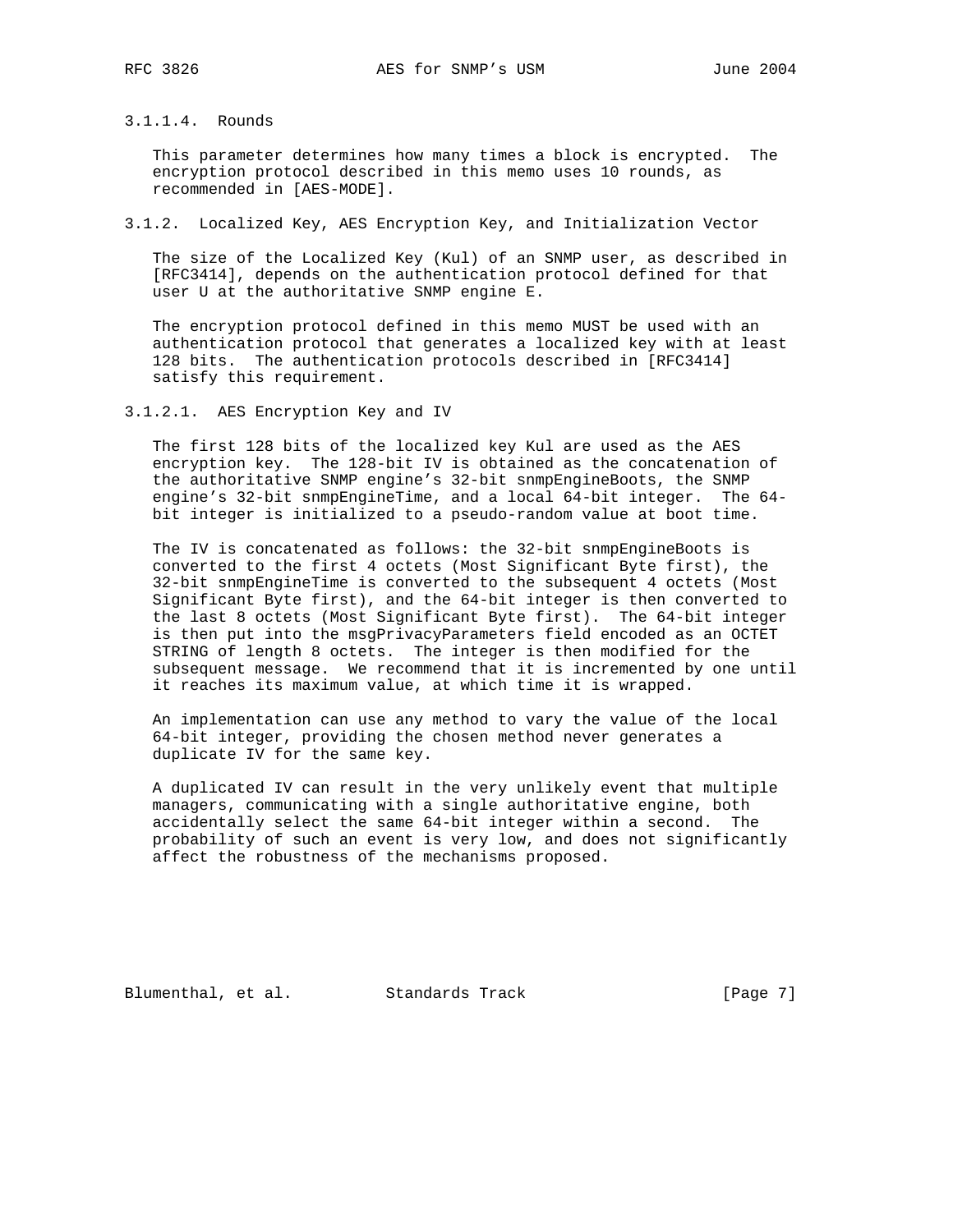The 64-bit integer must be placed in the privParameters field to enable the receiving entity to compute the correct IV and to decrypt the message. This 64-bit value is called the "salt" in this document.

 Note that the sender and receiver must use the same IV value, i.e., they must both use the same values of the individual components used to create the IV. In particular, both sender and receiver must use the values of snmpEngineBoots, snmpEngineTime, and the 64-bit integer which are contained in the relevant message (in the msgAuthoritativeEngineBoots, msgAuthoritativeEngineTime, and privParameters fields respectively).

#### 3.1.3. Data Encryption

The data to be encrypted is treated as a sequence of octets.

 The data is encrypted in Cipher Feedback mode with the parameter s set to 128 according to the definition of CFB mode given in Section 6.3 of [AES-MODE]. A clear diagram of the encryption and decryption process is given in Figure 3 of [AES-MODE].

 The plaintext is divided into 128-bit blocks. The last block may have fewer than 128 bits, and no padding is required.

 The first input block is the IV, and the forward cipher operation is applied to the IV to produce the first output block. The first ciphertext block is produced by exclusive-ORing the first plaintext block with the first output block. The ciphertext block is also used as the input block for the subsequent forward cipher operation.

 The process is repeated with the successive input blocks until a ciphertext segment is produced from every plaintext segment.

 The last ciphertext block is produced by exclusive-ORing the last plaintext segment of r bits (r is less than or equal to 128) with the segment of the r most significant bits of the last output block.

### 3.1.4. Data Decryption

 In CFB decryption, the IV is the first input block, the first ciphertext is used for the second input block, the second ciphertext is used for the third input block, etc. The forward cipher function is applied to each input block to produce the output blocks. The output blocks are exclusive-ORed with the corresponding ciphertext blocks to recover the plaintext blocks.

Blumenthal, et al. Standards Track [Page 8]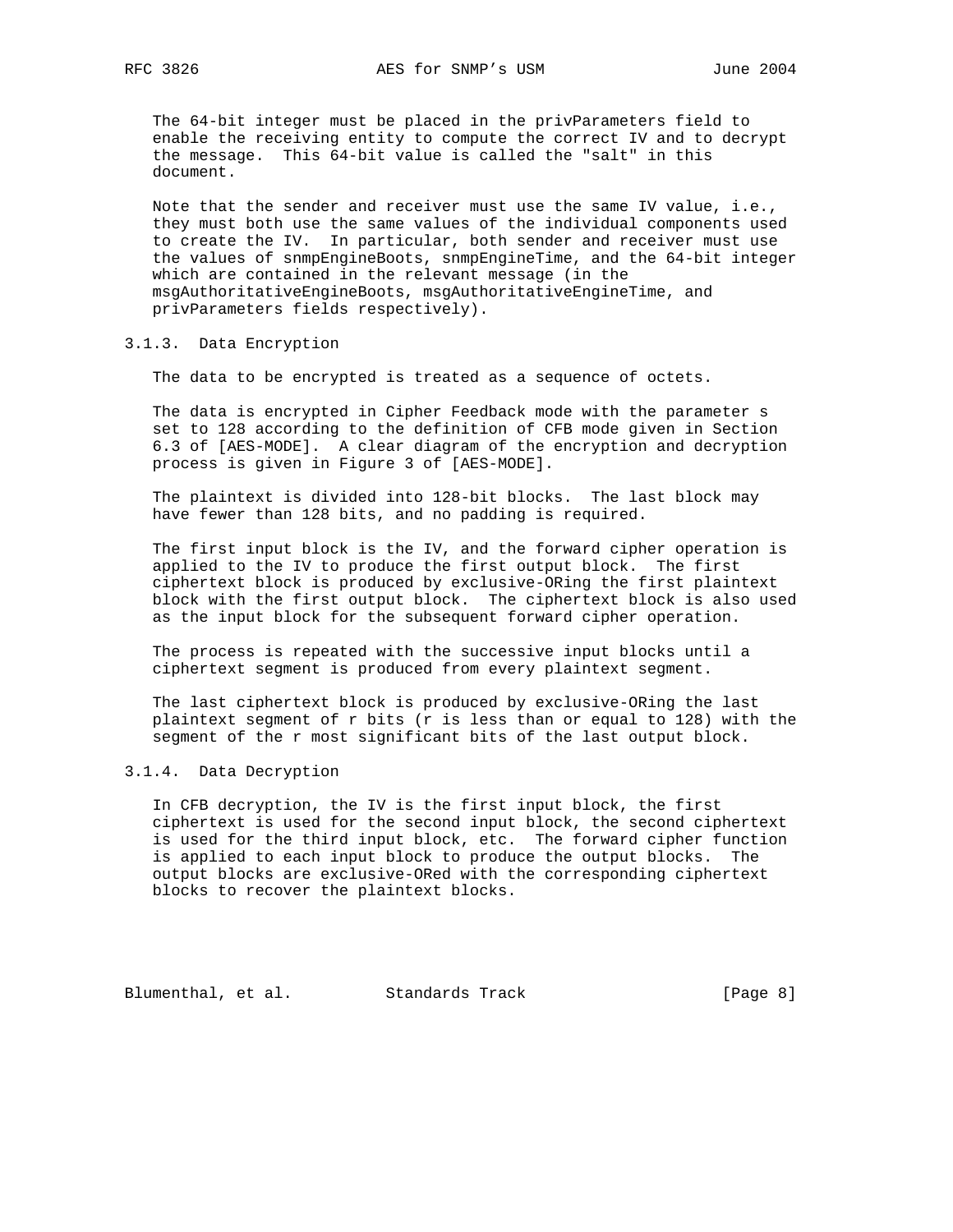The last ciphertext block (whose size r is less than or equal to 128) is exclusive-ORed with the segment of the r most significant bits of the last output block to recover the last plaintext block of r bits.

3.2. Elements of the AES Privacy Protocol

 This section contains definitions required to realize the privacy modules defined by this memo.

3.2.1. Users

 Data en/decryption using this Symmetric Encryption Protocol makes use of a defined set of userNames. For any user on whose behalf a message must be en/decrypted at a particular SNMP engine, that SNMP engine must have knowledge of that user. An SNMP engine that needs to communicate with another SNMP engine must also have knowledge of a user known to that SNMP engine, including knowledge of the applicable attributes of that user.

A user and its attributes are defined as follows:

#### <userName>

An octet string representing the name of the user.

<privAlg>

 The algorithm used to protect messages generated on behalf of the user from disclosure.

<privKey>

 The user's secret key to be used as input to the generation of the localized key for encrypting/decrypting messages generated on behalf of the user. The length of this key MUST be greater than or equal to 128 bits (16 octets).

#### <authAlg>

 The algorithm used to authenticate messages generated on behalf of the user, which is also used to generate the localized version of the secret key.

### 3.2.2. msgAuthoritativeEngineID

 The msgAuthoritativeEngineID value contained in an authenticated message specifies the authoritative SNMP engine for that particular message (see the definition of SnmpEngineID in the SNMP Architecture document [RFC3411]).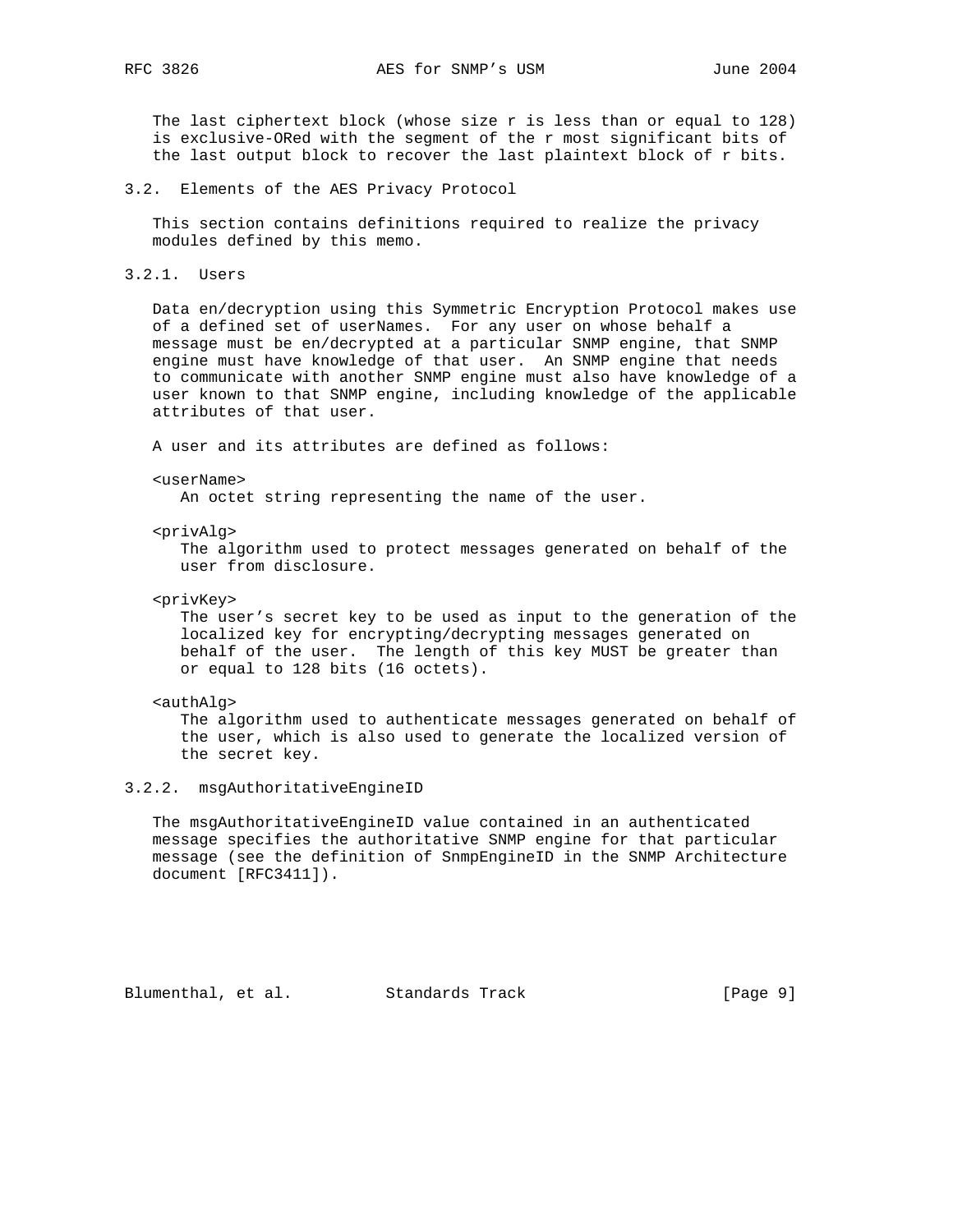The user's (private) privacy key is different at each authoritative SNMP engine, and so the snmpEngineID is used to select the proper key for the en/decryption process.

3.2.3. SNMP Messages Using this Privacy Protocol

 Messages using this privacy protocol carry a msgPrivacyParameters field as part of the msgSecurityParameters. For this protocol, the privParameters field is the serialized OCTET STRING representing the "salt" that was used to create the IV.

3.2.4. Services provided by the AES Privacy Modules

 This section describes the inputs and outputs that the AES Privacy module expects and produces when the User-based Security module invokes one of the AES Privacy modules for services.

3.2.4.1. Services for Encrypting Outgoing Data

 The AES privacy protocol assumes that the selection of the privKey is done by the caller, and that the caller passes the localized secret key to be used.

 Upon completion, the privacy module returns statusInformation and, if the encryption process was successful, the encryptedPDU and the msgPrivacyParameters encoded as an OCTET STRING. The abstract service primitive is:

| statusInformation =   | -- success or failure            |
|-----------------------|----------------------------------|
| encryptData(          |                                  |
| encryptKey<br>ΙN      | -- secret key for encryption     |
| dataToEncrypt<br>ΙN   | -- data to encrypt (scopedPDU)   |
| encryptedData<br>OUT  | -- encrypted data (encryptedPDU) |
| privParameters<br>OUT | -- filled in by service provider |
|                       |                                  |

The abstract data elements are:

statusInformation

 An indication of the success or failure of the encryption process. In case of failure, it is an indication of the error.

encryptKey

 The secret key to be used by the encryption algorithm. The length of this key MUST be 16 octets.

dataToEncrypt

The data that must be encrypted.

Blumenthal, et al. Standards Track [Page 10]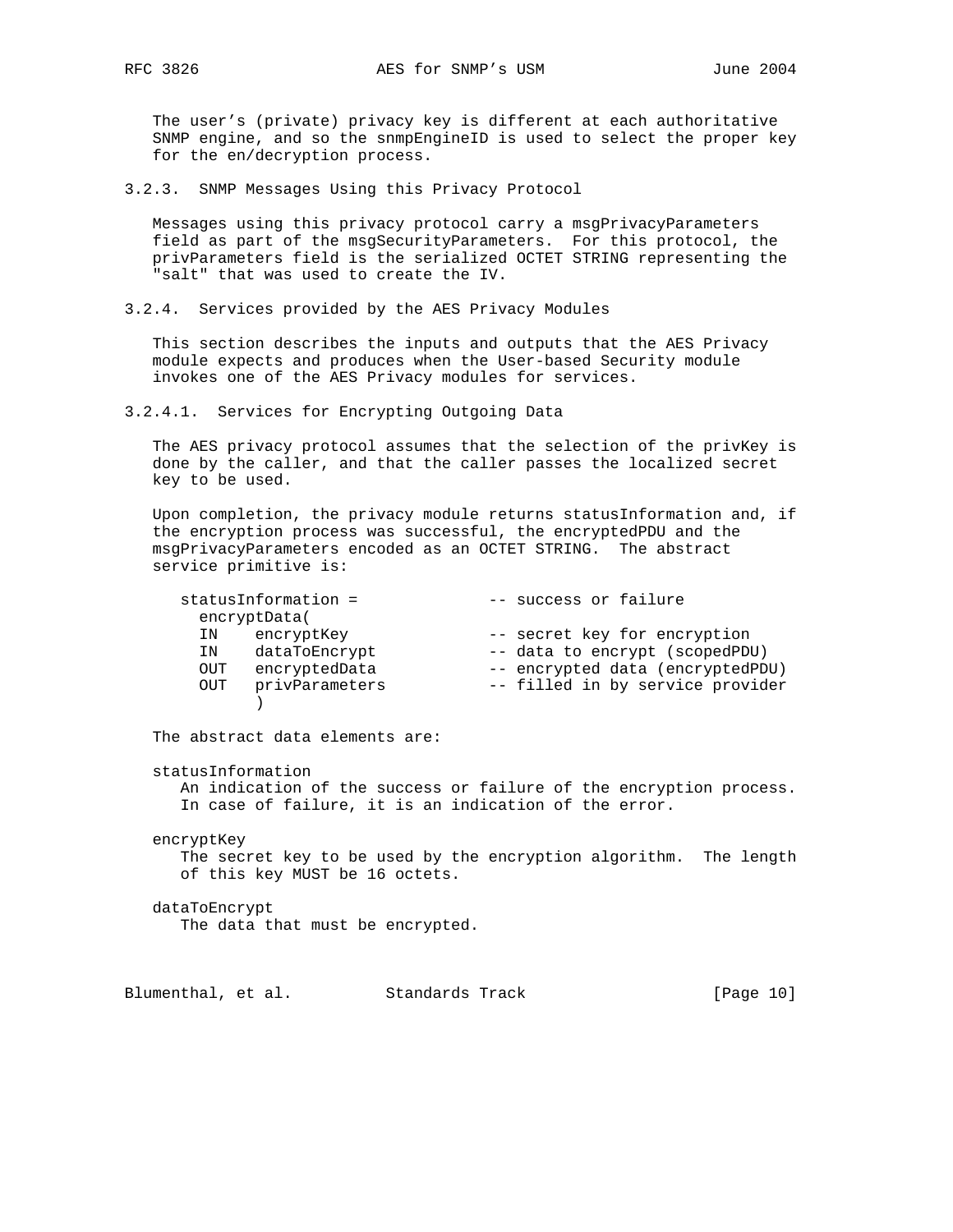encryptedData The encrypted data upon successful completion.

privParameters

The privParameters encoded as an OCTET STRING.

3.2.4.2. Services for Decrypting Incoming Data

 This AES privacy protocol assumes that the selection of the privKey is done by the caller and that the caller passes the localized secret key to be used.

 Upon completion the privacy module returns statusInformation and, if the decryption process was successful, the scopedPDU in plain text. The abstract service primitive is:

 statusInformation = decryptData( IN decryptKey -- secret key for decryption IN privParameters -- as received on the wire IN encryptedData -- encrypted data (encryptedPDU) OUT decryptedData -- decrypted data (scopedPDU) )

The abstract data elements are:

statusInformation

 An indication of whether the data was successfully decrypted, and if not, an indication of the error.

decryptKey

 The secret key to be used by the decryption algorithm. The length of this key MUST be 16 octets.

privParameters

The 64-bit integer to be used to calculate the IV.

 encryptedData The data to be decrypted.

 decryptedData The decrypted data.

3.3. Elements of Procedure

 This section describes the procedures for the AES privacy protocol for SNMP's User-based Security Model.

Blumenthal, et al. Standards Track [Page 11]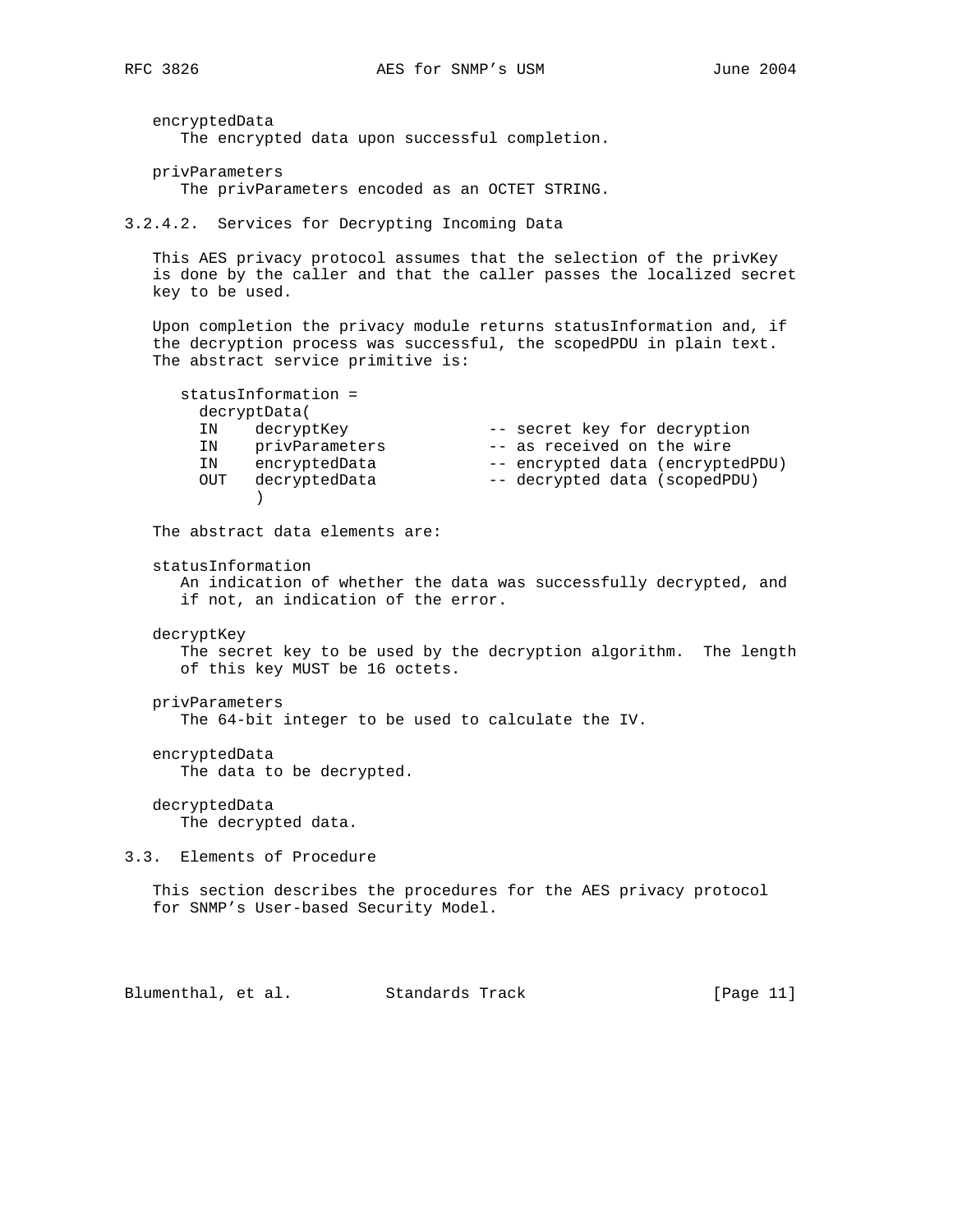## 3.3.1. Processing an Outgoing Message

 This section describes the procedure followed by an SNMP engine whenever it must encrypt part of an outgoing message using the usmAesCfb128PrivProtocol.

- 1) The secret encryptKey is used to construct the AES encryption key, as described in section 3.1.2.1.
- 2) The privParameters field is set to the serialization according to the rules in [RFC3417] of an OCTET STRING representing the 64-bit integer that will be used in the IV as described in section 3.1.2.1.
- 3) The scopedPDU is encrypted (as described in section 3.1.3) and the encrypted data is serialized according to the rules in [RFC3417] as an OCTET STRING.
- 4) The serialized OCTET STRING representing the encrypted scopedPDU together with the privParameters and statusInformation indicating success is returned to the calling module.
- 3.3.2. Processing an Incoming Message

 This section describes the procedure followed by an SNMP engine whenever it must decrypt part of an incoming message using the usmAesCfb128PrivProtocol.

- 1) If the privParameters field is not an 8-octet OCTET STRING, then an error indication (decryptionError) is returned to the calling module.
- 2) The 64-bit integer is extracted from the privParameters field.
- 3) The secret decryptKey and the 64-bit integer are then used to construct the AES decryption key and the IV that is computed as described in section 3.1.2.1.
- 4) The encryptedPDU is then decrypted (as described in section 3.1.4).
- 5) If the encryptedPDU cannot be decrypted, then an error indication (decryptionError) is returned to the calling module.
- 6) The decrypted scopedPDU and statusInformation indicating success are returned to the calling module.

Blumenthal, et al. Standards Track [Page 12]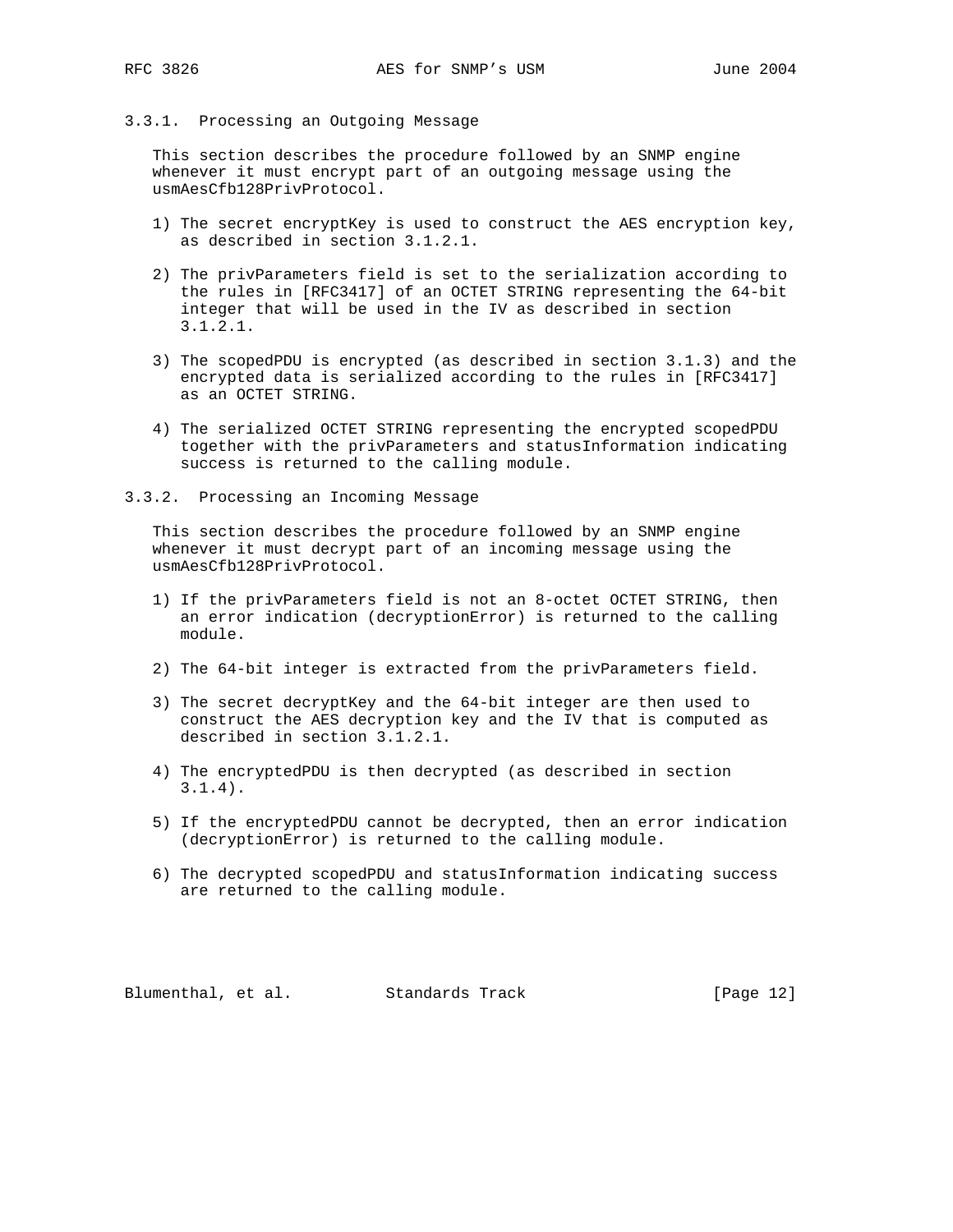#### 4. Security Considerations

 The security of the cryptographic functions defined in this document lies both in the strength of the functions themselves against various forms of attack, and also, perhaps more importantly, in the keying material that is used with them. The recommendations in Section 1.3 SHOULD be followed to ensure maximum entropy to the selected passwords, and to protect the passwords while stored.

 The security of the CFB mode relies upon the use of a unique IV for each message encrypted with the same key [CRYPTO-B]. If the IV is not unique, a cryptanalyst can recover the corresponding plaintext.

 Section 3.1.2.1 defines a procedure to derive the IV from a local 64-bit integer (the salt) initialized to a pseudo-random value at boot time. An implementation can use any method to vary the value of the local 64-bit integer, providing the chosen method never generates a duplicate IV for the same key.

 The procedure of section 3.1.2.1 suggests a method to vary the local 64-bit integer value that generates unique IVs for every message. This method can result in a duplicated IV in the very unlikely event that multiple managers, communicating with a single authoritative engine, both accidentally select the same 64-bit integer within a second. The probability of such an event is very low, and does not significantly affect the robustness of the mechanisms proposed.

 This AES-based privacy protocol MUST be used with one of the authentication protocols defined in RFC 3414 or with an algorithm/protocol providing equivalent functionality (including integrity), because CFB encryption mode does not detect ciphertext modifications.

 For further security considerations, the reader is encouraged to read [RFC3414], and the documents that describe the actual cipher algorithms.

5. IANA Considerations

 IANA has assigned OID 20 for the snmpUsmAesMIB module under the snmpModules subtree, maintained in the registry at http://www.iana.org/assignments/smi-numbers.

 IANA has assigned OID 4 for the usmAesCfb128Protocol under the snmpPrivProtocols registration point, as defined in RFC 3411 [RFC3411].

Blumenthal, et al. Standards Track [Page 13]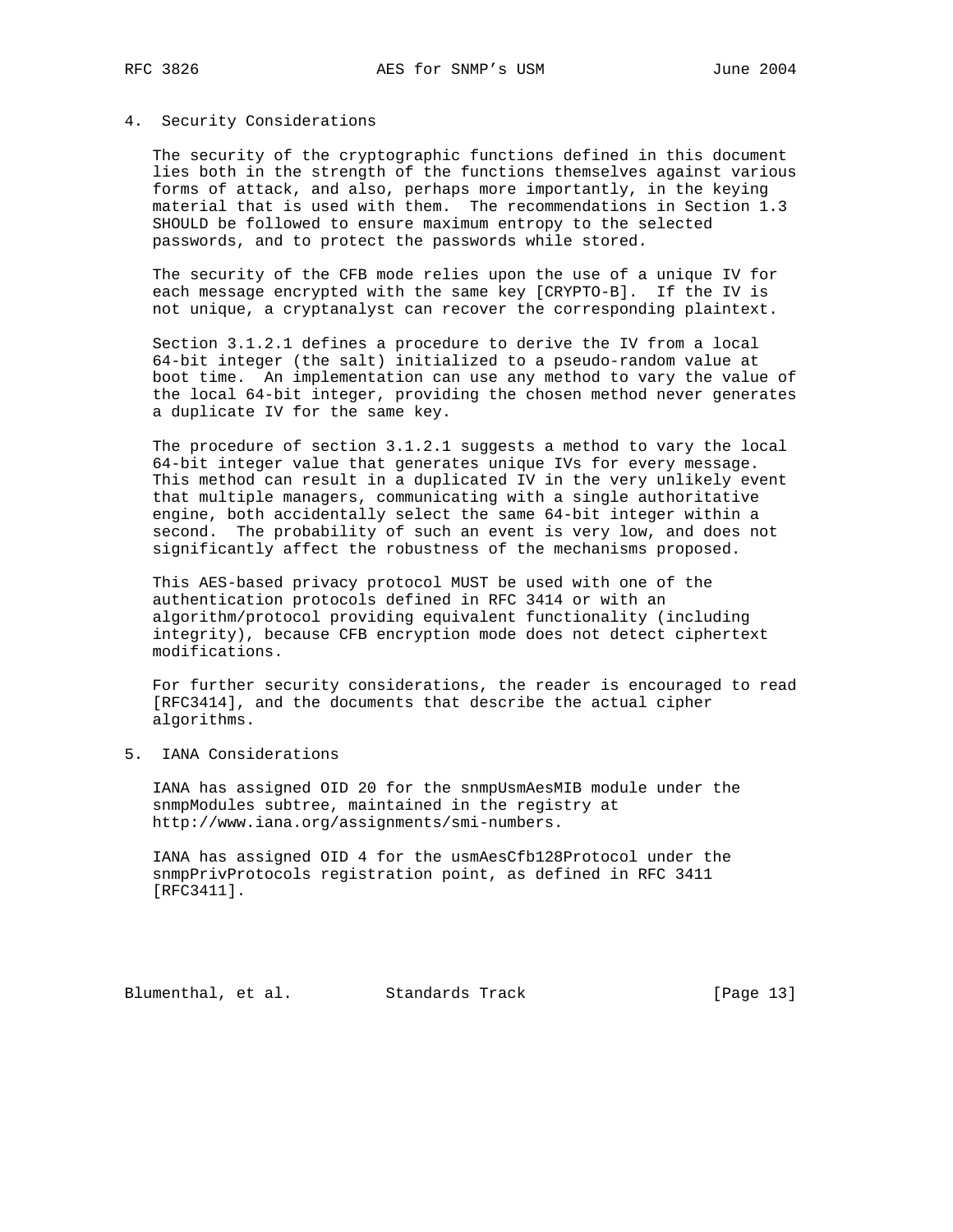6. Acknowledgements

 Portions of this text, as well as its general structure, were unabashedly lifted from [RFC3414]. The authors are grateful to many of the SNMPv3 WG members for their help, especially Wes Hardaker, Steve Moulton, Randy Presuhn, David Town, and Bert Wijnen. Security discussions with Steve Bellovin helped to streamline this protocol.

- 7. References
- 7.1. Normative References
	- [AES-MODE] Dworkin, M., "NIST Recommendation for Block Cipher Modes of Operation, Methods and Techniques", NIST Special Publication 800-38A, December 2001.
	- [FIPS-AES] "Specification for the ADVANCED ENCRYPTION STANDARD (AES)", Federal Information Processing Standard (FIPS) Publication 197, November 2001.
	- [RFC2119] Bradner, S., "Key words for use in RFCs to Indicate Requirement Levels", BCP 14, RFC 2119, March 1997.
	- [RFC2578] McCloghrie, K., Perkins, D. and J. Schoenwaelder, "Structure of Management Information Version 2 (SMIv2)", STD 58, RFC 2578, April 1999.
	- [RFC3411] Harrington, D., Presuhn, R. and B. Wijnen, "An Architecture for Describing Simple Network Management Protocol (SNMP) Management Frameworks", STD 62, RFC 3411, December 2002.
	- [RFC3414] Blumenthal, U. and B. Wijnen, "User-based Security Model (USM) for version 3 of the Simple Network Management Protocol (SNMPv3)", STD 62, RFC 3414, December 2002.
	- [RFC3417] Presuhn, R., Ed., "Transport Mappings for the Simple Network Management Protocol (SNMP)", STD 62, RFC 3417, December 2002.
- 7.2. Informative References
	- [CRYPTO-B] Bellovin, S., "Probable Plaintext Cryptanalysis of the IP Security Protocols", Proceedings of the Symposium on Network and Distributed System Security, San Diego, CA, pp. 155-160, February 1997.

Blumenthal, et al. Standards Track [Page 14]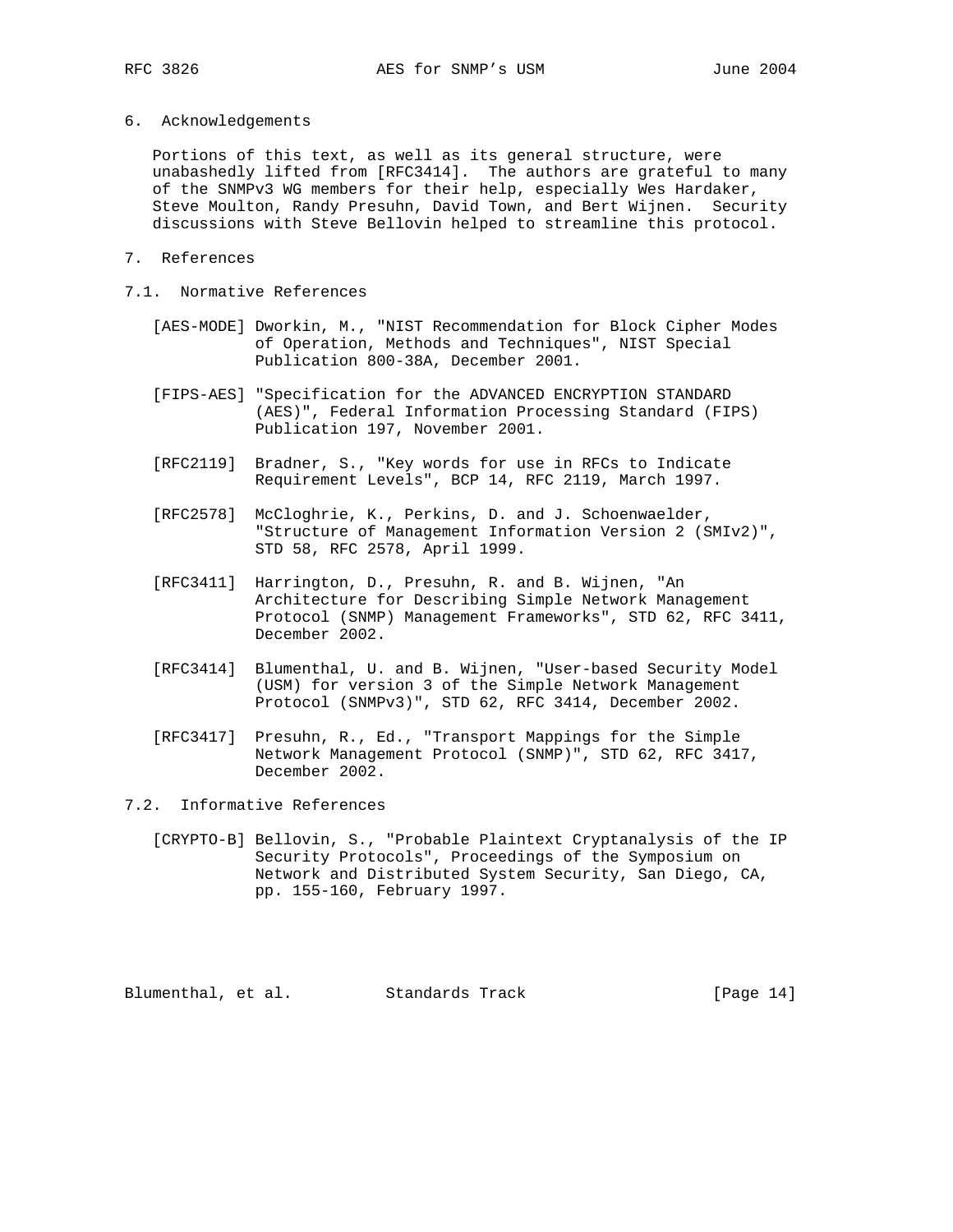8. Authors' Addresses

 Uri Blumenthal Lucent Technologies / Bell Labs 67 Whippany Rd. 14D-318 Whippany, NJ 07981, USA

 Phone: +1-973-386-2163 EMail: uri@bell-labs.com

 Fabio Maino Andiamo Systems, Inc. 375 East Tasman Drive San Jose, CA. 95134 USA

 Phone: +1-408-853-7530 EMail: fmaino@andiamo.com

 Keith McCloghrie Cisco Systems, Inc. 170 East Tasman Drive San Jose, CA. 95134-1706 USA

 Phone: +1-408-526-5260 EMail: kzm@cisco.com

Blumenthal, et al. Standards Track [Page 15]